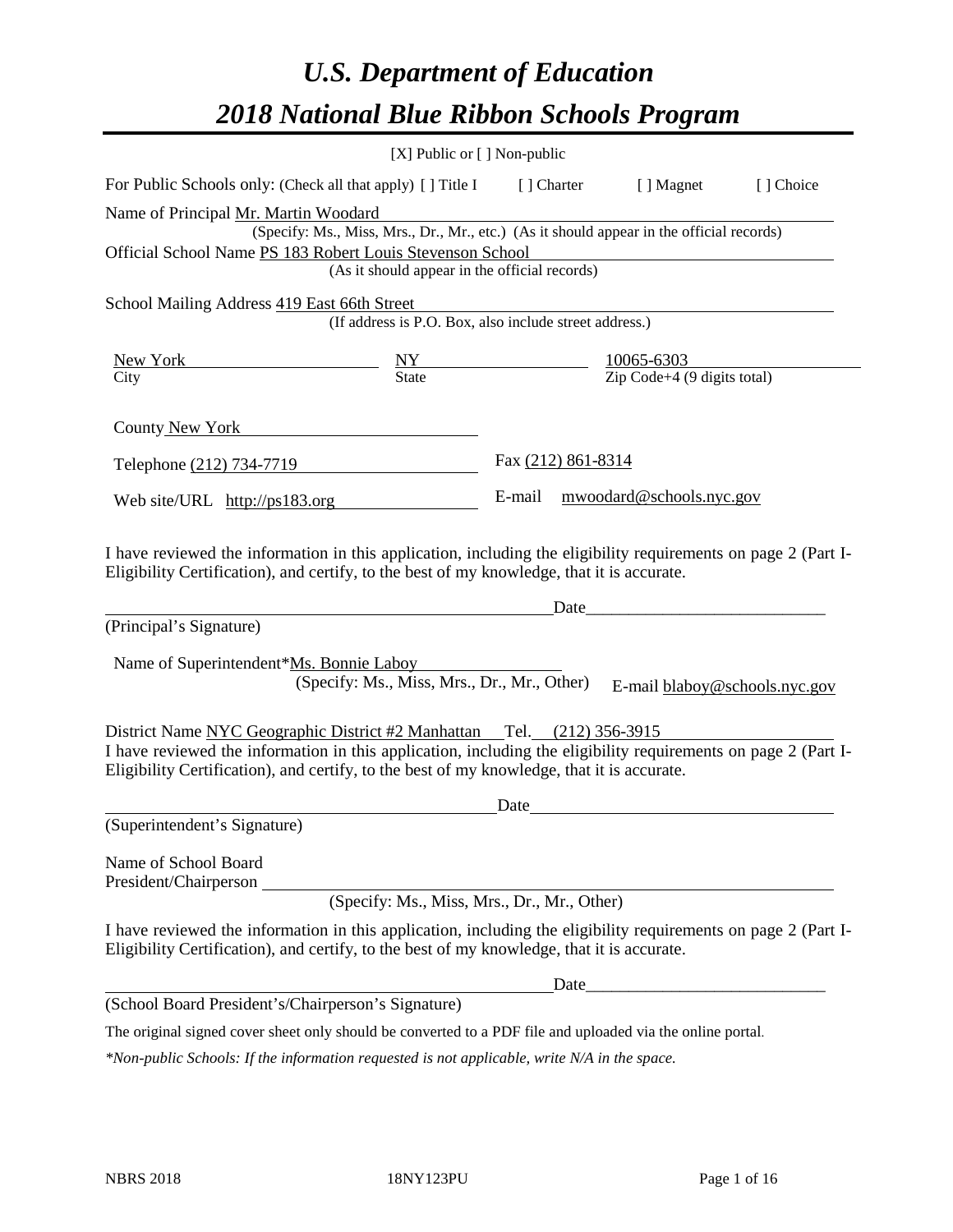The signatures on the first page of this application (cover page) certify that each of the statements below, concerning the school's eligibility and compliance with U.S. Department of Education and National Blue Ribbon Schools requirements, are true and correct.

- 1. The school configuration includes one or more of grades K-12. (Schools on the same campus with one principal, even a K-12 school, must apply as an entire school.)
- 2. All nominated public schools must meet the state's performance targets in reading (or English language arts) and mathematics and other academic indicators (i.e., attendance rate and graduation rate), for the all students group and all subgroups, including having participation rates of at least 95 percent using the most recent accountability results available for nomination.
- 3. To meet final eligibility, all nominated public schools must be certified by states prior to September 2018 in order to meet all eligibility requirements. Any status appeals must be resolved at least two weeks before the awards ceremony for the school to receive the award.
- 4. If the school includes grades 7 or higher, the school must have foreign language as a part of its curriculum.
- 5. The school has been in existence for five full years, that is, from at least September 2012 and each tested grade must have been part of the school for the past three years.
- 6. The nominated school has not received the National Blue Ribbon Schools award in the past five years: 2013, 2014, 2015, 2016, or 2017.
- 7. The nominated school has no history of testing irregularities, nor have charges of irregularities been brought against the school at the time of nomination. The U.S. Department of Education reserves the right to disqualify a school's application and/or rescind a school's award if irregularities are later discovered and proven by the state.
- 8. The nominated school has not been identified by the state as "persistently dangerous" within the last two years.
- 9. The nominated school or district is not refusing Office of Civil Rights (OCR) access to information necessary to investigate a civil rights complaint or to conduct a district-wide compliance review.
- 10. The OCR has not issued a violation letter of findings to the school district concluding that the nominated school or the district as a whole has violated one or more of the civil rights statutes. A violation letter of findings will not be considered outstanding if OCR has accepted a corrective action plan from the district to remedy the violation.
- 11. The U.S. Department of Justice does not have a pending suit alleging that the nominated school or the school district as a whole has violated one or more of the civil rights statutes or the Constitution's equal protection clause.
- 12. There are no findings of violations of the Individuals with Disabilities Education Act in a U.S. Department of Education monitoring report that apply to the school or school district in question; or if there are such findings, the state or district has corrected, or agreed to correct, the findings.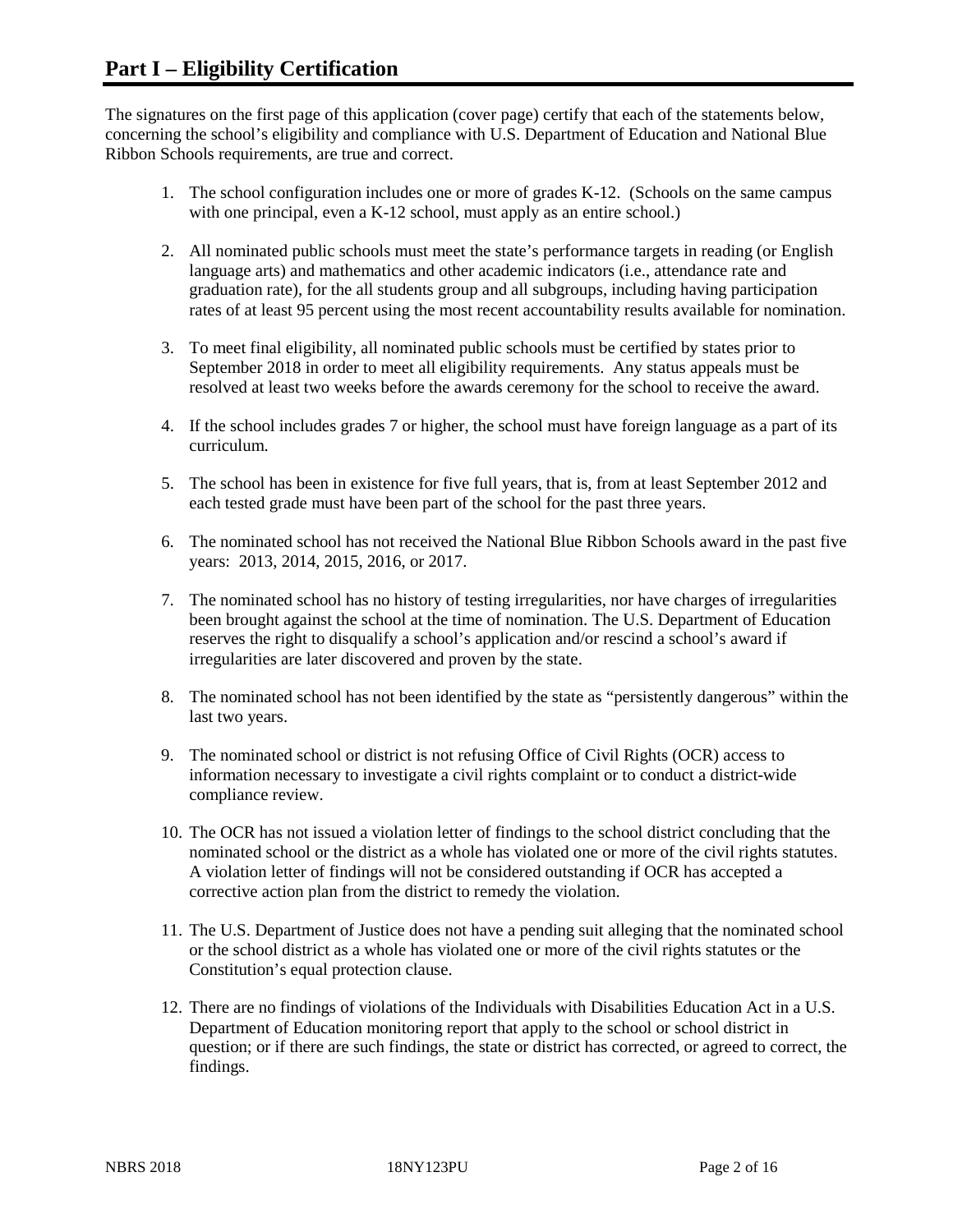### **Data should be provided for the most recent school year (2017-2018) unless otherwise stated.**

### **DISTRICT**

1. Number of schools in the district 927 Elementary schools (includes K-8) (per district designation): 282 Middle/Junior high schools 530 High schools 67 K-12 schools

1806 TOTAL

**SCHOOL** (To be completed by all schools)

2. Category that best describes the area where the school is located:

[X] Urban or large central city [ ] Suburban [] Rural or small city/town

3. Number of students as of October 1, 2017 enrolled at each grade level or its equivalent in applying school:

| Grade                           | # of         | # of Females | <b>Grade Total</b> |
|---------------------------------|--------------|--------------|--------------------|
|                                 | <b>Males</b> |              |                    |
| <b>PreK</b>                     | 21           | 19           | 40                 |
| K                               | 56           | 46           | 102                |
| $\mathbf{1}$                    | 45           | 62           | 107                |
| 2                               | 60           | 36           | 96                 |
| 3                               | 42           | 42           | 84                 |
| 4                               | 40           | 34           | 74                 |
| 5                               | 38           | 47           | 85                 |
| 6                               | 0            | 0            | 0                  |
| 7                               | 0            | 0            | 0                  |
| 8                               | 0            | 0            | 0                  |
| 9                               | 0            | 0            | 0                  |
| 10                              | 0            | 0            | 0                  |
| 11                              | 0            | 0            | 0                  |
| 12 or higher                    | 0            | 0            | 0                  |
| <b>Total</b><br><b>Students</b> | 302          | 286          | 588                |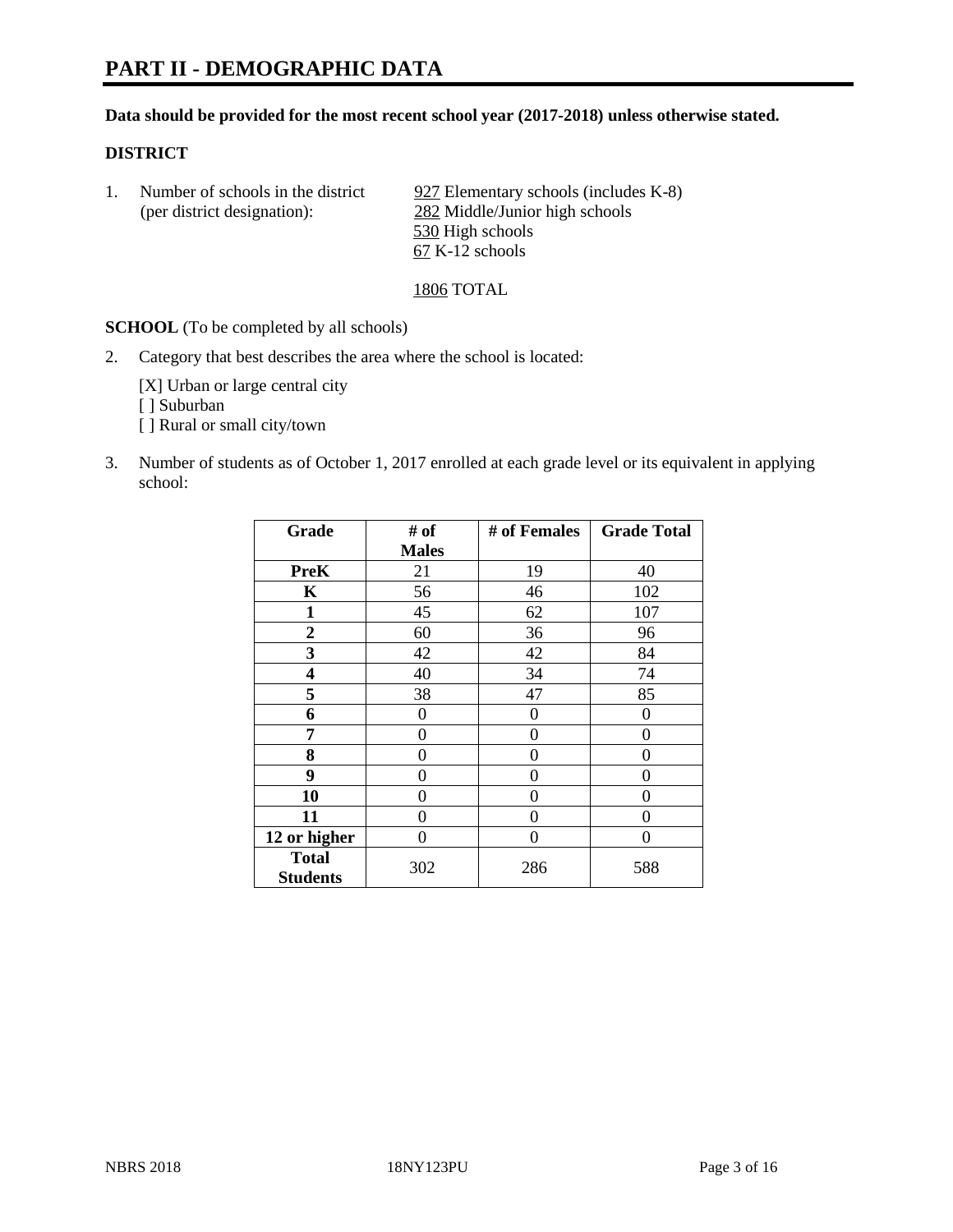the school: 17 % Asian

4. Racial/ethnic composition of  $\qquad 0\%$  American Indian or Alaska Native 2 % Black or African American 9 % Hispanic or Latino 1 % Native Hawaiian or Other Pacific Islander 68 % White 3 % Two or more races **100 % Total**

(Only these seven standard categories should be used to report the racial/ethnic composition of your school. The Final Guidance on Maintaining, Collecting, and Reporting Racial and Ethnic Data to the U.S. Department of Education published in the October 19, 2007 *Federal Register* provides definitions for each of the seven categories.)

5. Student turnover, or mobility rate, during the 2016 – 2017 school year: 2%

If the mobility rate is above 15%, please explain.

This rate should be calculated using the grid below. The answer to (6) is the mobility rate.

| <b>Steps For Determining Mobility Rate</b>         | Answer |
|----------------------------------------------------|--------|
| (1) Number of students who transferred to          |        |
| the school after October 1, 2016 until the         | 11     |
| end of the 2016-2017 school year                   |        |
| (2) Number of students who transferred             |        |
| <i>from</i> the school after October 1, 2016 until |        |
| the end of the 2016-2017 school year               |        |
| (3) Total of all transferred students [sum of      | 12     |
| rows $(1)$ and $(2)$ ]                             |        |
| (4) Total number of students in the school as      |        |
| of October 1, 2016                                 | 567    |
| $(5)$ Total transferred students in row $(3)$      |        |
| divided by total students in row (4)               | 0.02   |
| $(6)$ Amount in row $(5)$ multiplied by 100        | っ      |

6. English Language Learners (ELL) in the school: 5 %

28 Total number ELL

Specify each non-English language represented in the school (separate languages by commas): Arabic, Bihari, Bulgarian, Chinese, Cantonese, Danish, Flemish, French, Greek, German, Hebrew, Hungarian, Hausa, Italian, Japanese, Korean, Mandarin, Malayalam, Nahuatl, Polish, Portuguese, Romanian, Serbo-Croatian, Spanish, Tamazight, Turkish, Urdu, Ukranian

7. Students eligible for free/reduced-priced meals: 11 % Total number students who qualify: 66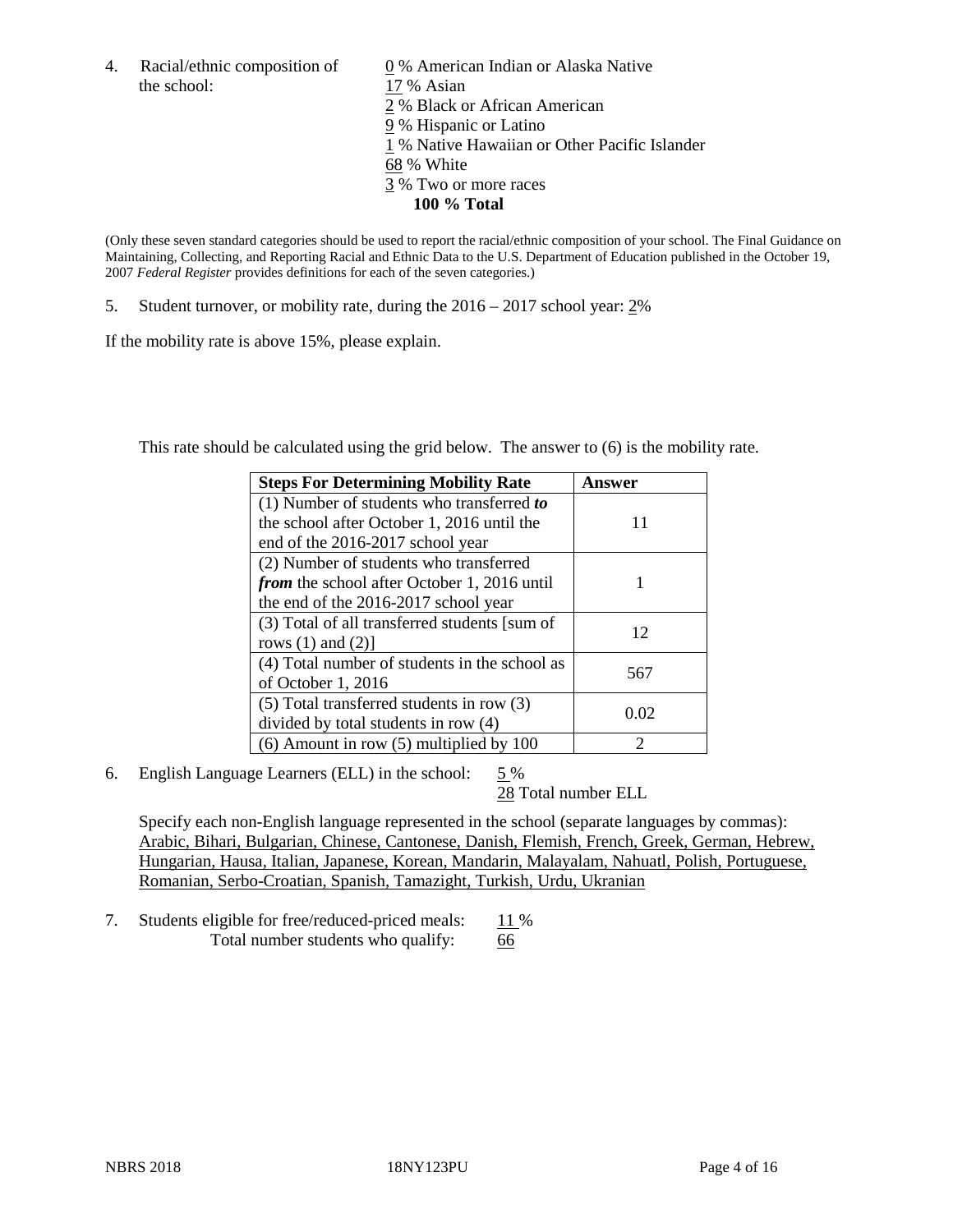91 Total number of students served

Indicate below the number of students with disabilities according to conditions designated in the Individuals with Disabilities Education Act. Do not add additional conditions. It is possible that students may be classified in more than one condition.

| 4 Autism                  | $\underline{0}$ Multiple Disabilities   |
|---------------------------|-----------------------------------------|
| 0 Deafness                | 1 Orthopedic Impairment                 |
| 0 Deaf-Blindness          | 22 Other Health Impaired                |
| 0 Developmentally Delayed | 16 Specific Learning Disability         |
| 0 Emotional Disturbance   | 43 Speech or Language Impairment        |
| 1 Hearing Impairment      | 0 Traumatic Brain Injury                |
| 0 Intellectual Disability | 0 Visual Impairment Including Blindness |

- 9. Number of years the principal has been in her/his position at this school:  $1$
- 10. Use Full-Time Equivalents (FTEs), rounded to nearest whole numeral, to indicate the number of school staff in each of the categories below:

|                                                                                                                                                                                                                                | <b>Number of Staff</b>      |
|--------------------------------------------------------------------------------------------------------------------------------------------------------------------------------------------------------------------------------|-----------------------------|
| Administrators                                                                                                                                                                                                                 | $\mathcal{D}_{\mathcal{L}}$ |
| Classroom teachers including those<br>teaching high school specialty<br>subjects, e.g., third grade teacher,<br>history teacher, algebra teacher.                                                                              | 38                          |
| Resource teachers/specialists/coaches<br>e.g., reading specialist, science coach,<br>special education teacher, technology<br>specialist, art teacher, etc.                                                                    | 14                          |
| Paraprofessionals under the<br>supervision of a professional<br>supporting single, group, or classroom<br>students.                                                                                                            | 9                           |
| Student support personnel<br>e.g., guidance counselors, behavior<br>interventionists, mental/physical<br>health service providers,<br>psychologists, family engagement<br>liaisons, career/college attainment<br>coaches, etc. | 4                           |

11. Average student-classroom teacher ratio, that is, the number of students in the school divided by the FTE of classroom teachers, e.g.,  $22:1$  16:1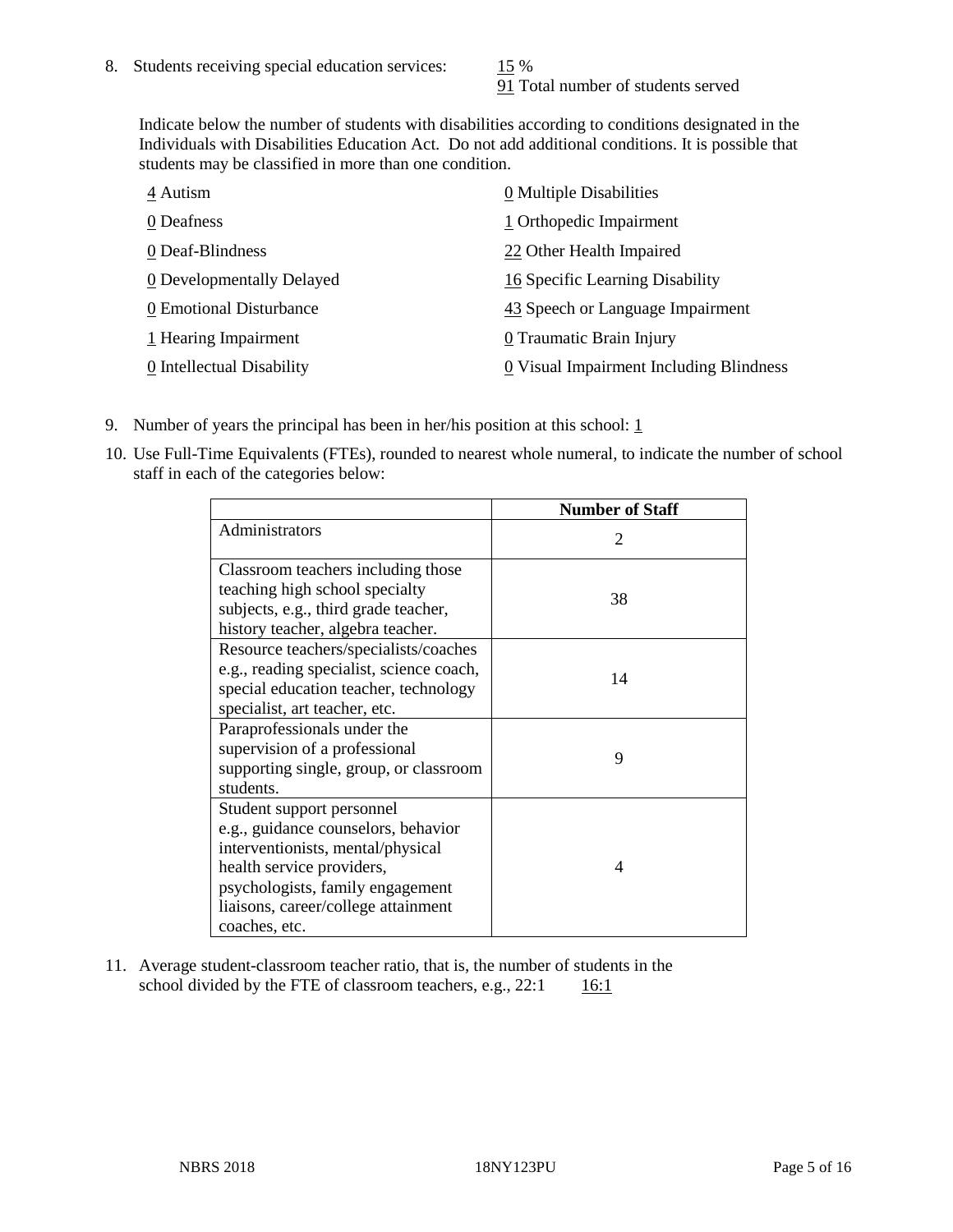12. Show daily student attendance rates. Only high schools need to supply yearly graduation rates.

| <b>Required Information</b> | 2016-2017 | $2015 - 2016$ | 2014-2015 | 2013-2014 | 2012-2013 |
|-----------------------------|-----------|---------------|-----------|-----------|-----------|
| Daily student attendance    | 96%       | 96%           | 96%       | 96%       | 95%       |
| High school graduation rate | 0%        | 0%            | 0%        | 9%        | 0%        |

#### 13. **For high schools only, that is, schools ending in grade 12 or higher.**

Show percentages to indicate the post-secondary status of students who graduated in Spring 2017.

| <b>Post-Secondary Status</b>                  |    |
|-----------------------------------------------|----|
| Graduating class size                         |    |
| Enrolled in a 4-year college or university    | 0% |
| Enrolled in a community college               | 0% |
| Enrolled in career/technical training program | 0% |
| Found employment                              | 0% |
| Joined the military or other public service   | 0% |
| Other                                         | ገ% |

14. Indicate whether your school has previously received a National Blue Ribbon Schools award. Yes No X

If yes, select the year in which your school received the award.

15. In a couple of sentences, provide the school's mission or vision statement.

Providing students with a rigorous, developmentally appropriate education, that encompasses the whole child. Supporting children's individual academic needs while nurturing their social emotional well-being.

16. **For public schools only**, if the school is a magnet, charter, or choice school, explain how students are chosen to attend.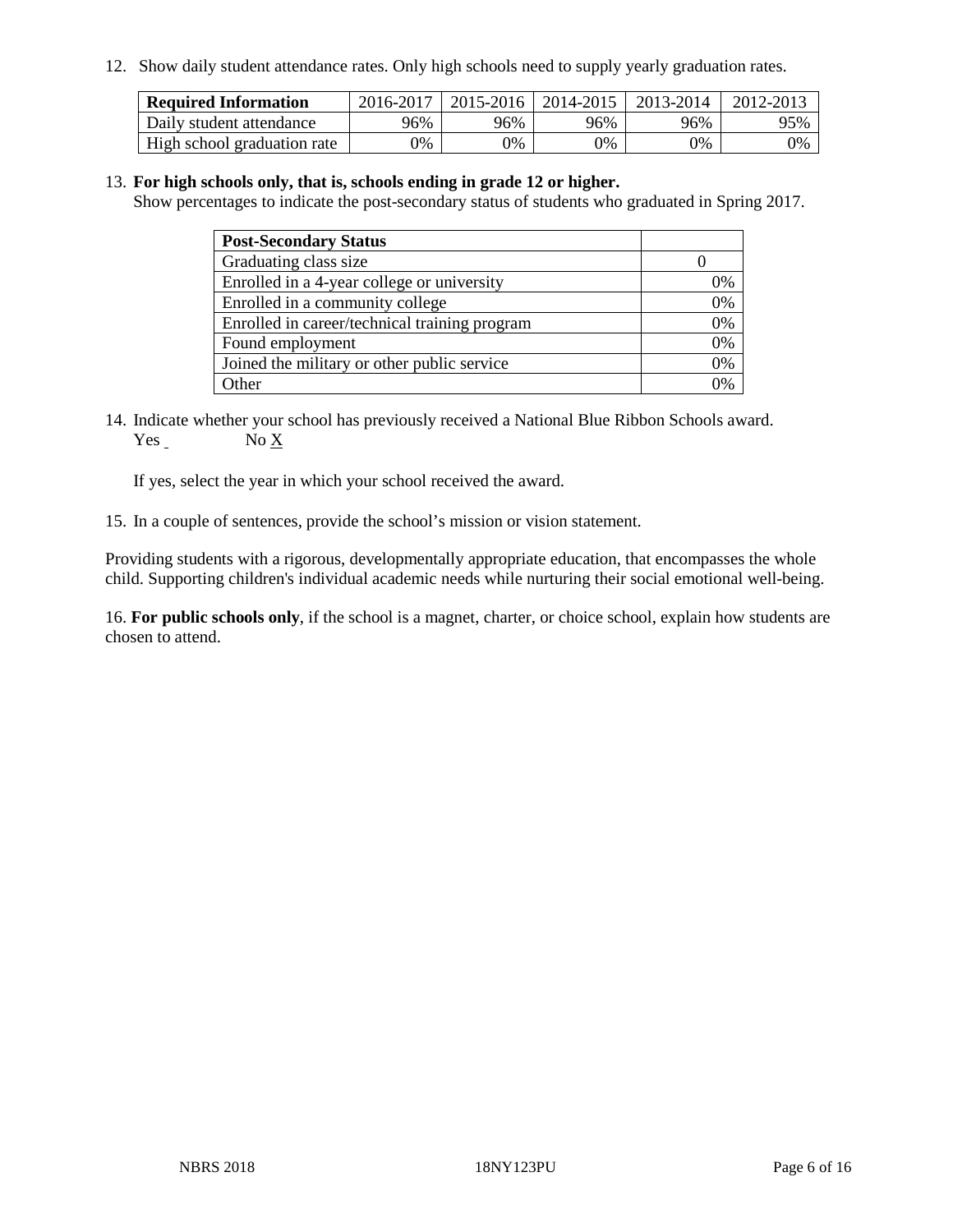# **PART III – SUMMARY**

P.S. 183 is a community school located in the heart of the Upper East Side in Manhattan, New York City. Our school educates over 580 students in grades Pre-K through Grade 5. We celebrate the diverse backgrounds of the families that join our school and the 40 plus languages spoken by our student population. With our proximity to some of the best hospitals in the United States (Memorial Sloan Kettering, Hospital for Special Surgery, and Rockefeller University) many of our families are physicians and/or research scientists who come from all over the world to be here. Our student body consists of 67% white, 17% Asian, 9% Hispanic and 4% Black. In addition, 15% of our students are special needs and 7% are English as a New Language Learners. Though we are located in a city of 9 million people, the community we build and sustain each year makes us feel like a home, where everyone knows your name and welcomes you from the security agent who gives hugs in the morning to the administration and school staff saying good morning and goodbye to families at the end of day. This extremely supportive and dedicated community of families volunteer their time, resources, and expertise to enrich and enhance the school, helping to give meaning to our school motto, "Take Care of Each Other." We celebrate this diverse community with various events during the year, including fall block parties, family pot-luck dinners, winter Science Fair, and of course, our annual Spring International Day where we celebrate our rich, cultural diversity. For the past two years, our school has embraced our motto by forming a Social Action Committee. The committee is made up of parents who work with a grade team to partner with a Community Based Organization/Non-Profit. Throughout the year, parents help teachers plan studies about the organization for the students and plan events for them to raise awareness and support. With its long-standing tradition of community involvement, it's easy to see why our school has been educating children in our neighborhood for over 100 years.

Our classrooms extend beyond rigorous academic instruction. At P.S. 183, we value arts education and prioritize budget funding for students throughout the school to study music, art, block building (Pre-K and K), computer science, and in fifth grade, dance, with our partnership with National Dance Institute. Fourth and fifth graders have the opportunity to study an instrument and students K-5 the opportunity to sing in chorus. We also sponsor and host the Upper East Side Sotheby's Student Art Show. This event highlights student work from neighborhood schools, culminating in an evening event where their art is displayed in Sotheby's. As a school, we recognize opportunities for all students to shine, not just in the academic classroom, but in various outlets in the school.

Within our supportive community is a learning environment dedicated to providing academically rigorous and standards-based instruction to its students, while maintaining a child-centered approach to learning. With a teaching staff averaging seven or more years of teaching experience at our school, and many dual certified in both general and special education, they represent a team committed to ensuring all children reach their academic and social potential. Our curriculum is grounded in Common Core Learning standards and is designed to meet the individual needs of students. Using a workshop model for instruction, teachers are able to address the needs of a variety of learners (high achieving, ENLs, and Students with Disabilities). Our curriculum is enhanced through the commitment of the school administration working alongside staff members to organize and deliver thoughtful, targeted, professional development. Staff members play an important role in deciding the instructional moves of the school. Teachers share best instructional strategies to positively impact student outcomes at regular grade level and school-wide planning meetings. We deepen pedagogy through lab sites, inter-visitation, mentoring, inquiry groups, and professional development with outside consultants. School resources are spent on maintaining partnerships with Teachers College Reading and Writing Project, Inclusive Classroom Training to support students and teachers of special needs, and two, in-house, literacy and math coaches.

At P.S. 183, we strongly believe that each child brings unique gifts and it is our intent to develop individual strengths, while supporting areas of growth. We have consistently high expectations for all students, and staff members foster a learning environment where students feel confident to take risks and work to their potential. We have Integrated Co-Taught classrooms on each grade which adheres to our child-centered and inclusive philosophy of addressing the needs of all children. Related Service providers work with teachers on our Pupil Personnel Team to implement strategies for students who are at-risk academically and socially.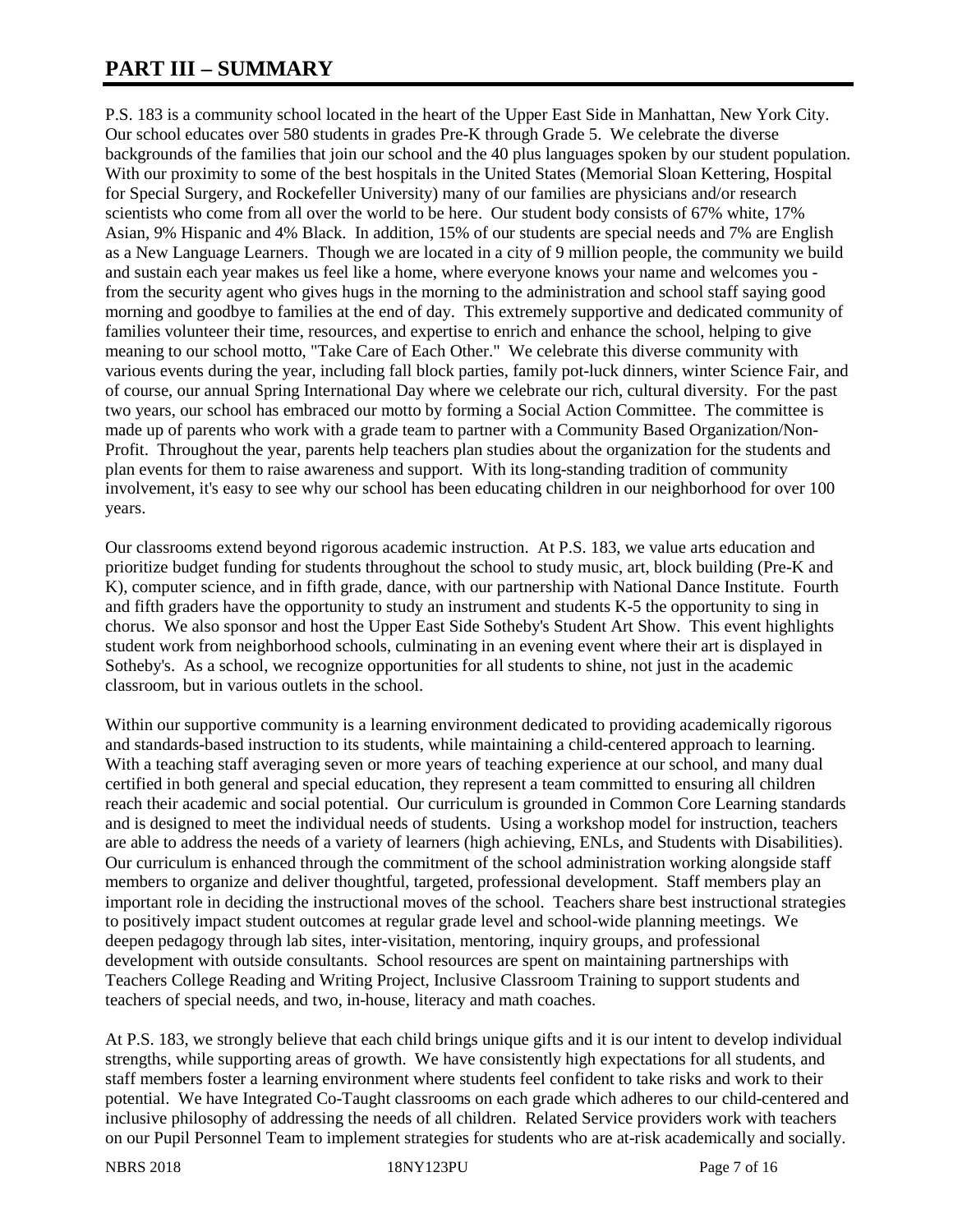When students struggle to meet benchmark standards, we offer individual intervention throughout the school day as well as fund a free after-school reading program for students in grades K-2, twice a week, for one hour in order to move children to grade level. Given the international range of our student body, we have a full-time English as a New Language (ENL) teacher who consistently works with students to support their language development. These many working facets of our school community build an enriching Pre-K - 5 learning environment for students and families.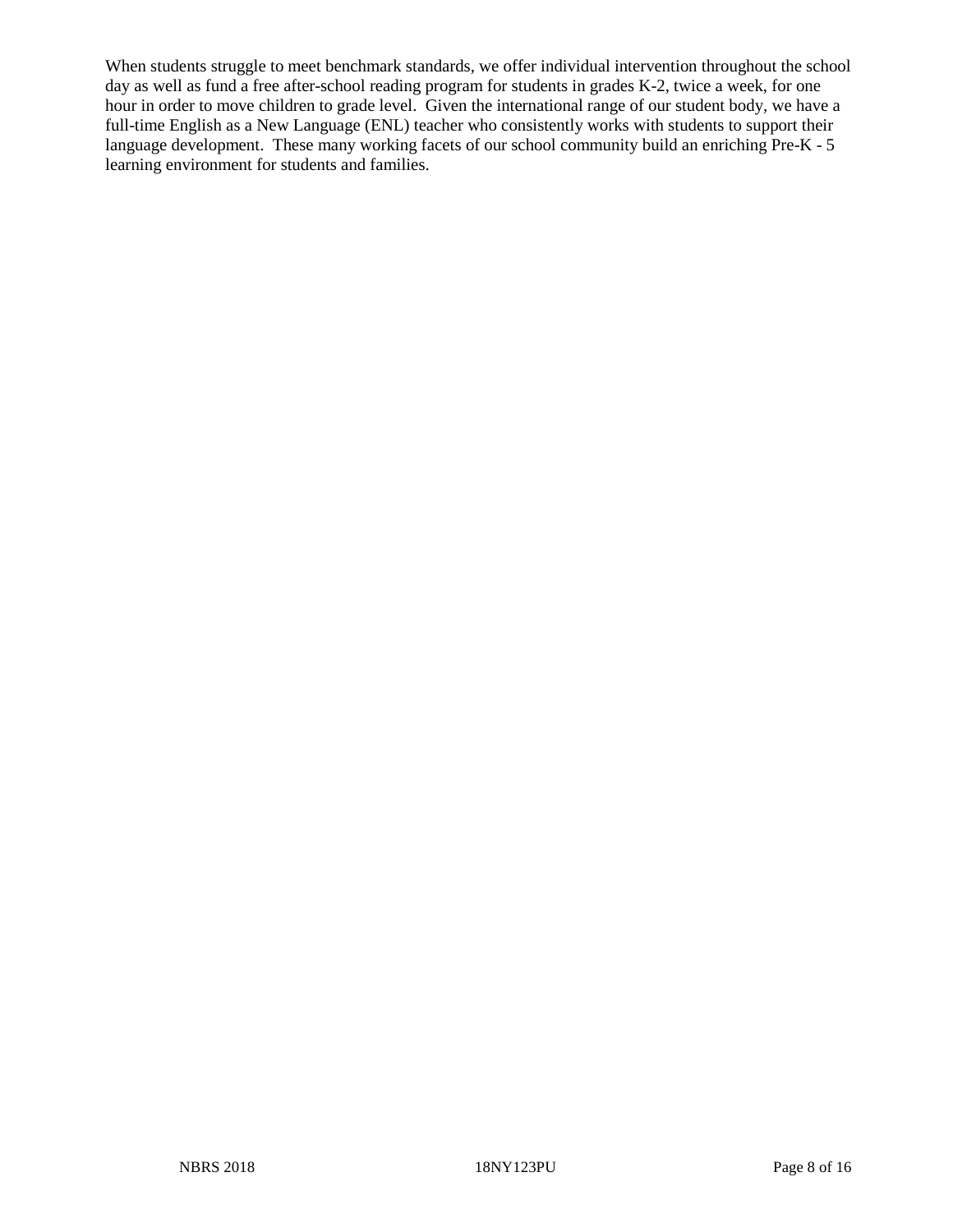# **1. Core Curriculum:**

At P.S. 183, we believe that students learn by doing. Skills in reading, writing, math, social studies and science are taught through authentic experiences within each field, rather than through learning isolated facts and skills.

For the past seven years, P.S. 183 has partnered with the Teachers College Reading and Writing project to deliver the workshop model approach to teaching children reading and writing. For reading, students engage in units that emphasize the skills associated with nonfiction and fiction reading (engaging them in standards that will make them college and career ready), as well as specific genre studies (Mystery, Historical Fiction). Students participate in book clubs, in which they spend time talking authentically about texts with their peers. As students move up in grade level, the amount of time they spend independently reading increases. Children foster a love of reading and develop the foundational skills addressed by the Common Core Learning Standards within the context of authentic literature. For writing, children produce published pieces after experiencing the writing process. The writing is based on student-chosen topics and foundational skills are taught in the context of real-world writing. Within a school year, K-5 students write and publish how-to books, realistic fiction stories, poems, all about books on particular topic of interest, and opinion pieces about issues that matter to them. Students write for an authentic purpose with a particular audience in mind.

For Mathematics instruction, students learn the why behind math by doing the math and talking about the math. Students engage in a problem solving, constructivist approach to mathematics through our Investigations TERC Math program, supplemented with our partnership with CUNY's Math in the City Context for Learning. Both of these Common Core aligned programs present problems for students to solve that require understanding and use of mathematical models, while providing a platform to engage in rich discussions and collaborative problem solving. Like our literacy program, independent work time allows teachers to support student learning in small group instruction while also differentiating the types and kinds of problems students engage in on a daily basis. In addition, our in-house math coach provides interested students the opportunity to compete in a weekly math league which has students competing with schools from around the world in quarterly competitions. It provides those students with a passion for math the chance to engage in complex problem-solving exercise.

For Science, our school uses the FOSS K-5 Science units which teach science through the scientific method. Students spend science class observing, designing and engaging in experiments and studies, write and read about scientific topics, and question what they are learning with their peers. Given our school's proximity to four major hospitals, our school has reached out to partner with these research institutions to enrich the curriculum. In addition, we recently won a \$600,000 grant to remodel our science classroom and develop a partnership with New York Sunworks to build a fully functioning hydroponics lab so that students can study environmental science while operating and maintaining a functioning indoor hydroponics greenhouse.

Given that NYC has such a rich history and a multitude of famous historical sites from Wall Street to the Statue of Liberty, as well as world class museums, our social studies curriculum grounds itself in using the surrounding environment to make history come alive. Teachers follow the NYS Social Studies standards and when applicable, align the study of social studies content with reading and writing units. Primarily, our focus for social studies at the primary level is for students to gain a sense of who they are, understand the community they live in, and learn to participate as civic members of their community. They do this through the study of primary sources, nonfiction texts, and engage in the research process - asking questions, selecting sources, taking notes and sharing their findings. The goal is to understand social studies content while also sharpening nonfiction reading and writing skills. In addition, our school has created a Social Action Committee in order to help students on each grade partner with CBO's and non-profits in order to give back to their community. First grade learns about UNICEF and then creates a school wide collection each Halloween. The third grade partnered with Ava's Voice to raise money to support awareness and support for students who are blind.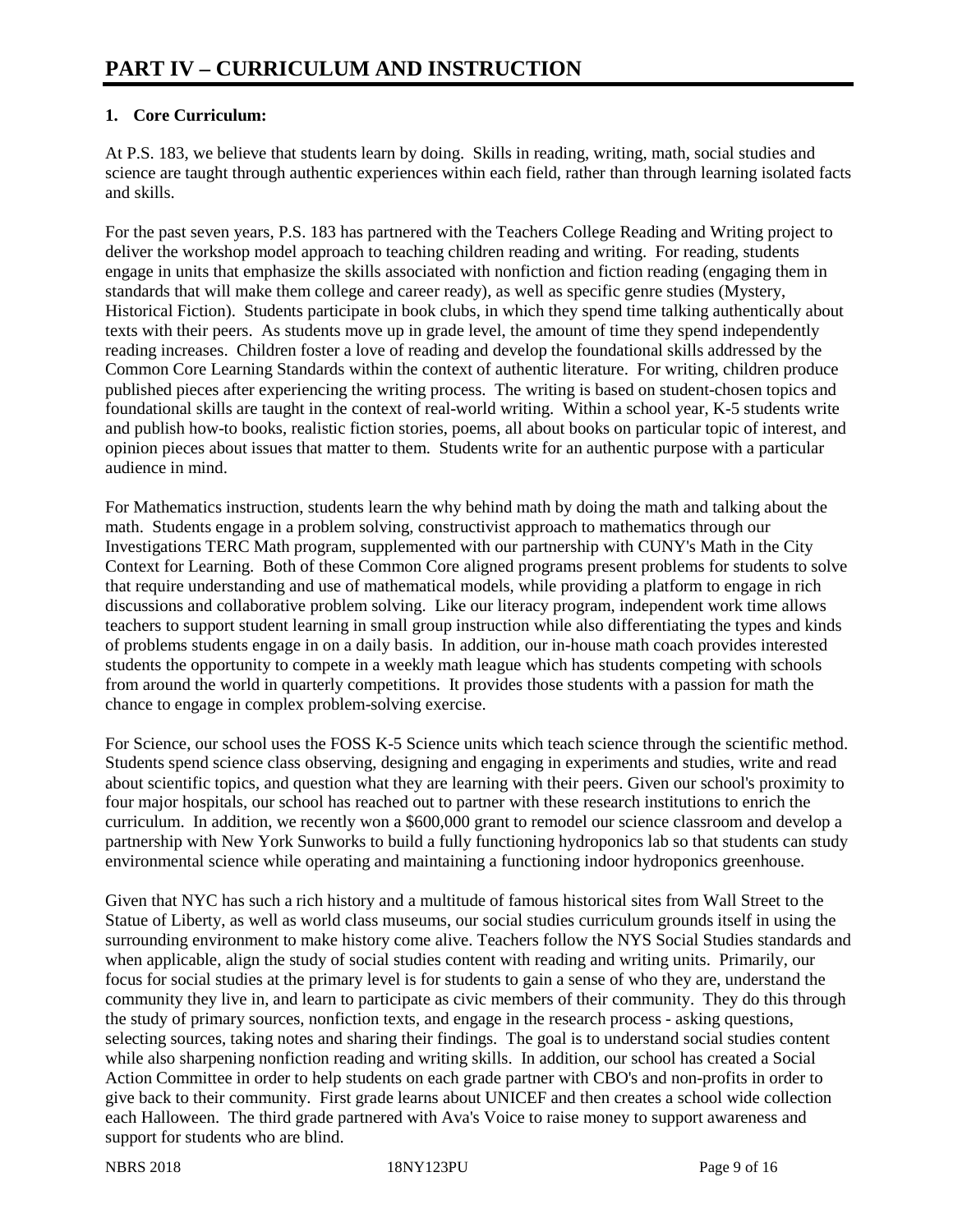Our preschool program is in its second year and follows Creative Curriculum, a developmentally appropriate curriculum that builds early literacy and math skills through inquiry and play. It is aligned to the Prekindergarten Common Core standards and is supported by the NYCDOE's Division of Early Childhood Education. The students use their knowledge, prior experiences and new-found information to explore the world around them. Their curiosity leads them to use mathematical and literacy skills in their learning. This past year, children were immersed in a clothing study where they used science experiments to classify fabric quality, took walks to study nearby retail stores, and constructed a store in their dramatic play center. During our building study, children explored buildings by observing neighborhood structures, looking at books on buildings, and engaging in block play to build new structures. These units encompass not just fundamental literacy and math skills, students experience art, music, dramatic play, block building, and practice their socialization skills on a daily basis. Students' developmental skills are assessed using class observations and the Teaching Strategies GOLD Authentic Assessment System. Our PreK team receives on-going professional development from coaches from the Division of Early Childhood Education. Given that students receive a foundation in academic areas, along with emotional and social learning, as well as build early school independence, they easily transition to our Kindergarten classrooms, each fall.

# **2. Other Curriculum Areas:**

The other curricular areas allow PS 183 students an opportunity to express themselves creatively while utilizing skills they have acquired through regular class instruction. Through art, music, dance, physical education, technology, builder's studio and enrichment electives, students are able to capitalize their creativity and turn interests into lifelong passions.

Anyone walking through the halls of PS 183 will immediately sense the pride we have in our visual arts curriculum. Hallways, stairwells, and classrooms are lined from floor to ceiling with student creations. All students attend art once per week to explore paper, clay, Styrofoam, and paper mache. We follow the NYC DOE's Blueprint for Teaching the Arts, a sequential and comprehensive program of rich and creative instruction. We utilize the rich art institutions here in New York City to enhance the study of the visual arts. Every June, our auditorium is transformed into an art gallery and the community is invited to view student work. In addition, our school sponsors the Upper East Side Sotheby's Student Art Show. This event is a chance for local elementary, middle, and high schools to highlight student work from their respective art programs.

PS 183 is committed to ensuring all students are technologically literate. All students attend the Technology Lab once per week and build 21st century skills as they learn about internet safety, keyboarding, coding, animation, and robotics. Our PS 183 Robotics Team competes annually in the Wonder League Robotics Competition using Dash & Robots. Participants develop their critical thinking, time management, and collaboration skills in an environment where they must apply their knowledge of math, science, and technology to solve a real-world problem. Last year, the 183 Robotics Team placed in the top 10 of over 2,000 participating teams.

During our enrichment elective, the 183 staff shares its many passions and talents. Every teacher in the building hosts an elective during a six-week cycle, where students visit another classroom to explore a selected topic. This year the electives include topics such as origami, mindfulness, robotics, knitting, chess, Italian and puppetry. Each elective exposes a student to a different concept or skill, but all electives require students to synthesize previously learned information with new concepts resulting in unique outcomes for every elective cycle.

Several years ago, we saw a need to increase play among kindergarten students. In response, our school designed a curriculum for a Builder's Studio. Now, prekindergarten and kindergarten students visit the studio once a week. Students build with a variety of materials, such as large blocks, Kinex, clay, cardboard, and Magna Tiles. Working in groups, students explore building structures, study pictures of buildings, and create designs from their imagination.

NBRS 2018 18NY123PU Page 10 of 16 We are lucky to partner with the National Dance Institute who work with our 5th grade students. Once a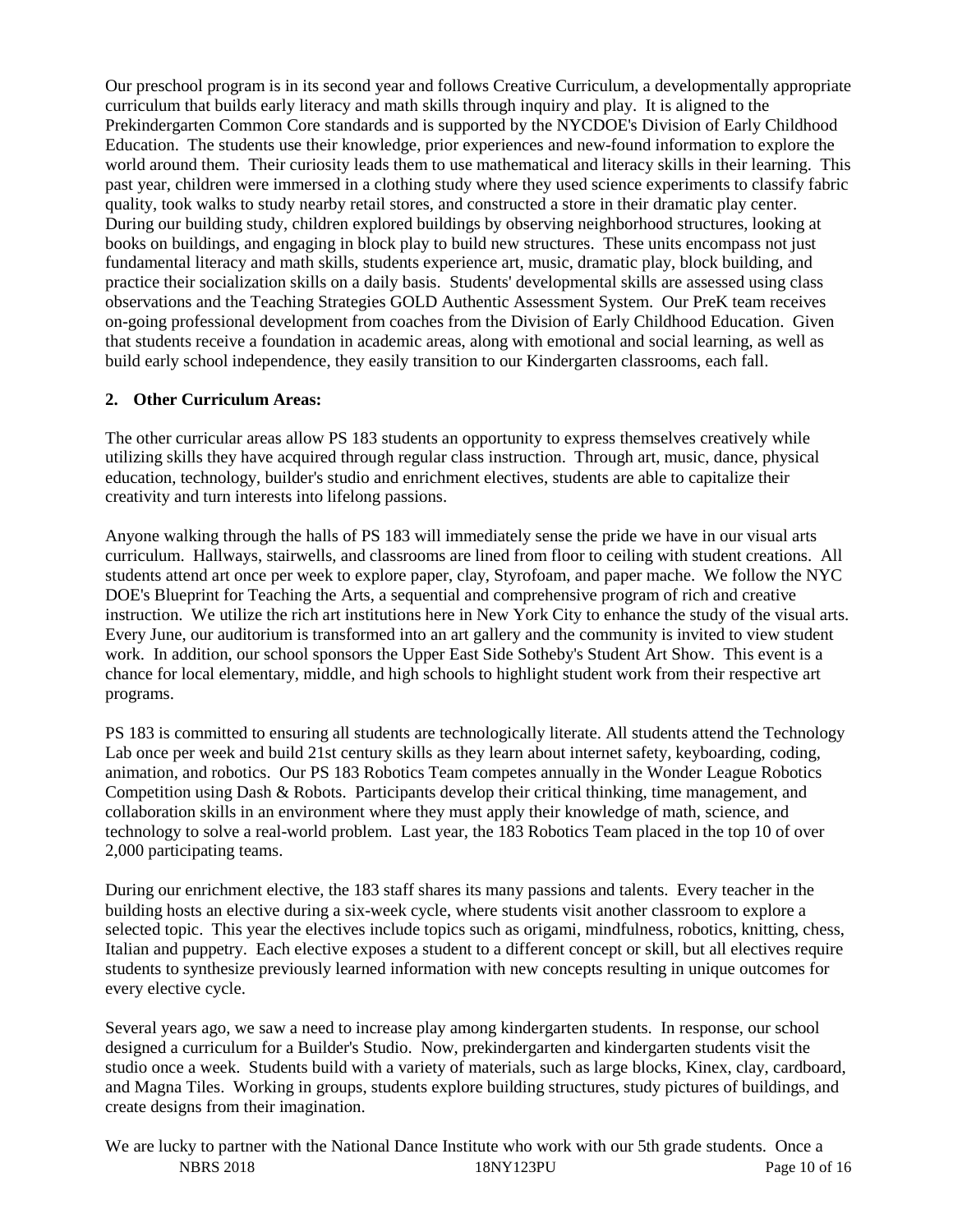week, students receive dance instruction choreographed around a theme which culminates in a year end performance. Past examples of themes are New Orleans, Day of the Dead and Harlem Renaissance. This year we are entering our 13th year with this organization.

Music is another avenue that allows students to foster their creative side as they sing, play, and compose. Students in grades K-4 participate in music class once a week. The younger grades work on ear training, singing, rhythms and learning about different instruments. Activities involve lots of movement and students have opportunities to show their creative side through music composition. Upper grades study composers like Handel, Bach, Mozart, and Beethoven. The rhythmic pieces become more complicated as students move through the grades. Outside of music instruction class, we have 150 3rd-5th graders who participate in chorus and 90 4th and 5th graders who participate in band. Students in band and chorus perform winter and spring concerts for the community.

Our Physical Education curriculum is based on the NYC Physical Best model. We expose prekindergarten fifth grade students to a variety of physical activities and encourage the development of lifelong healthy behaviors. Prekindergarten through fifth grade receives physical education instruction one time a week. In the younger grades students develop the basics - building fine and gross motor skills. In the upper grades, students study different sports, learning basic skills, while also learning about staying active and maintaining a healthy lifestyle. Our school, for many years, has partnered with the Ronald McDonald House, participating in their annual fun run raising money and funds to support this local institution. In addition, ninety students in grades 3-5 attend track team practice before school once a week, and at the end of the year compete in district wide meets.

# **3. Instructional Methods, Interventions, and Assessments:**

To meet the wide range of learners at P.S. 183, our staff routinely engages in both a series of formal and informal assessments in order to plan targeted whole class lessons, design small group instruction, and support students 1-1 during individual conferences. Our workshop model approach to instruction allows teachers to deliver 10-15 minute lessons in which they model key instructional strategies before sending students off to work independently. Independent work time allows students to engage in differentiated content area studies. During this 30-40 minute period, teachers work with small groups to deliver targeted needs-based instruction. This approach serves the majority of our students and results in high achievement on state literacy and math exams. Last year, 81% of students in grades 3-5 met or exceeded proficiency on the English Language Arts exam, compared to 40% citywide, and 81% of students in grades 3-5 met or exceeded proficiency on the state math exam, compared to 42% citywide.

Our school has a yearly assessment calendar which helps teachers track students in reading and writing. Teachers conduct formal running records four times a year to track students' reading progress. K-2 teachers use data to invite groups of students to a six week after school reading intervention program in the winter. K-5 teachers also use the reading data to plan small group instruction and academic intervention groups as needed. This year, we've used on-demand writing assessments both at the beginning and end of a genre study. We use the rubrics to assess student writing in narrative, information, and persuasive genres consistently in K-5. Time is spent developing teachers' ability to build a common language around writing assessments and to plan small groups based on students' progress. For math, our math coach works with teachers to develop a continuum of math strategies in each major strand at every grade level. Teachers analyze key tasks within each of the units to chart and note student progression. At weekly grade team meetings, teachers use these assessment tools to analyze student work and inform instructional practices.

Based on the assessment data gained from multiple sources discussed above, our school instituted several intervention strategies to support students who are struggling to meet grade level standards. Particular attention is paid to the progress of our students with special needs subgroup. Over 15% of our population has an Individual Education Plan (IEP). Teachers of students with special needs engage in monthly professional development to hone in on specialized intervention strategies for literacy and math. Several teachers are trained in and use research based intervention programs (such as Specialized Program Individualizing Reading Excellent - SPIRE) to work with students on their reading development. In addition, our school has a Pupil Personnel Team that meets weekly to discuss children who may be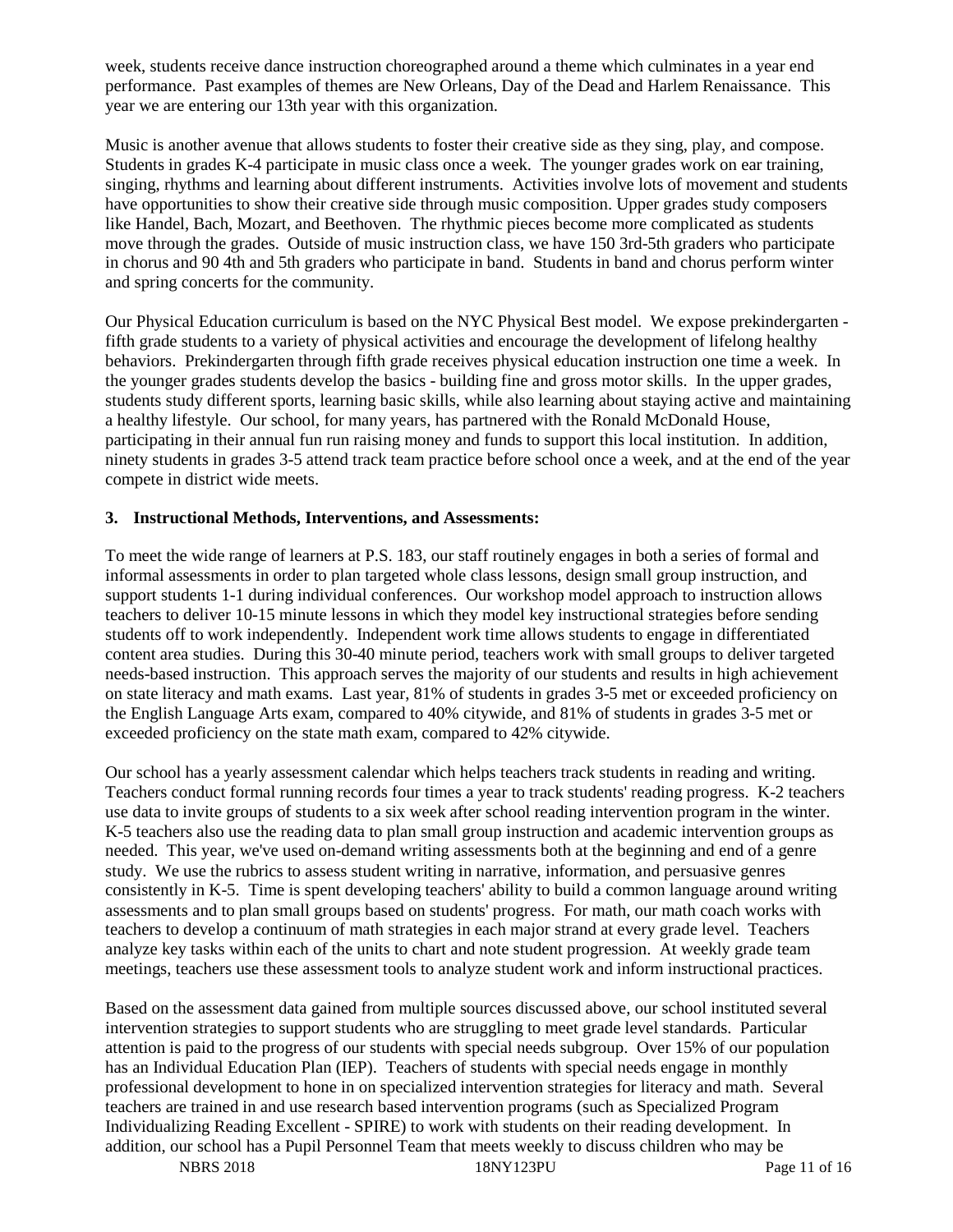struggling academically. This team, comprised of administration, teachers, and school based support members, analyzes individual students, discusses intervention strategies using the Response to Intervention Tiers, and tracks student progress in order to adjust or revise intervention plans. Overall, the attention paid to this subgroup of students has resulted in growth on the 2017 state assessments. 51% of tested students in grades 3-5 with special needs scored at the proficient or advanced level on their English Language Arts assessment. In 2016, 43% of this subgroup scored at the same levels. In math, 55% of tested students in grades 3-5 with special needs scored at the proficient or advanced level on their Math assessment. In 2016, 47% of this subgroup scored at the same levels.

For the past three years, P.S. 183 has maintained its high performance as indicated on our NYS ELA and Math exams each year and growth on running records and writing assessments. The academic achievements of our students is directly related to our commitment to delivering quality instruction. The consistency of teaching across grade teams and across the school, K-5, is due to following a rigorous reading and writing curriculum through the Teacher College Reading and Writing project and through the Investigations TERC math program. Our teachers continuously reflect on their classroom practices and engage in constant professional development in order to perfect their teaching. Our commitment to high quality professional development translates directly to student success. We have on staff two full time intervention teachers to support classroom teachers and students below benchmark standards. We also have two literacy staff developers from Teachers College who engage grade teams in cycles of inquiry study, as well as a special education staff developer to work with Integrative Co-Teaching Teams, K-5, to support instruction for students with special needs. All of these systems - a consistent, rigorous curriculum in literacy and math, strong professional development, systems of assessment to track student progress, both formally and informally, and intervention supports - help P.S. 183 maintain its high levels of student achievement each year.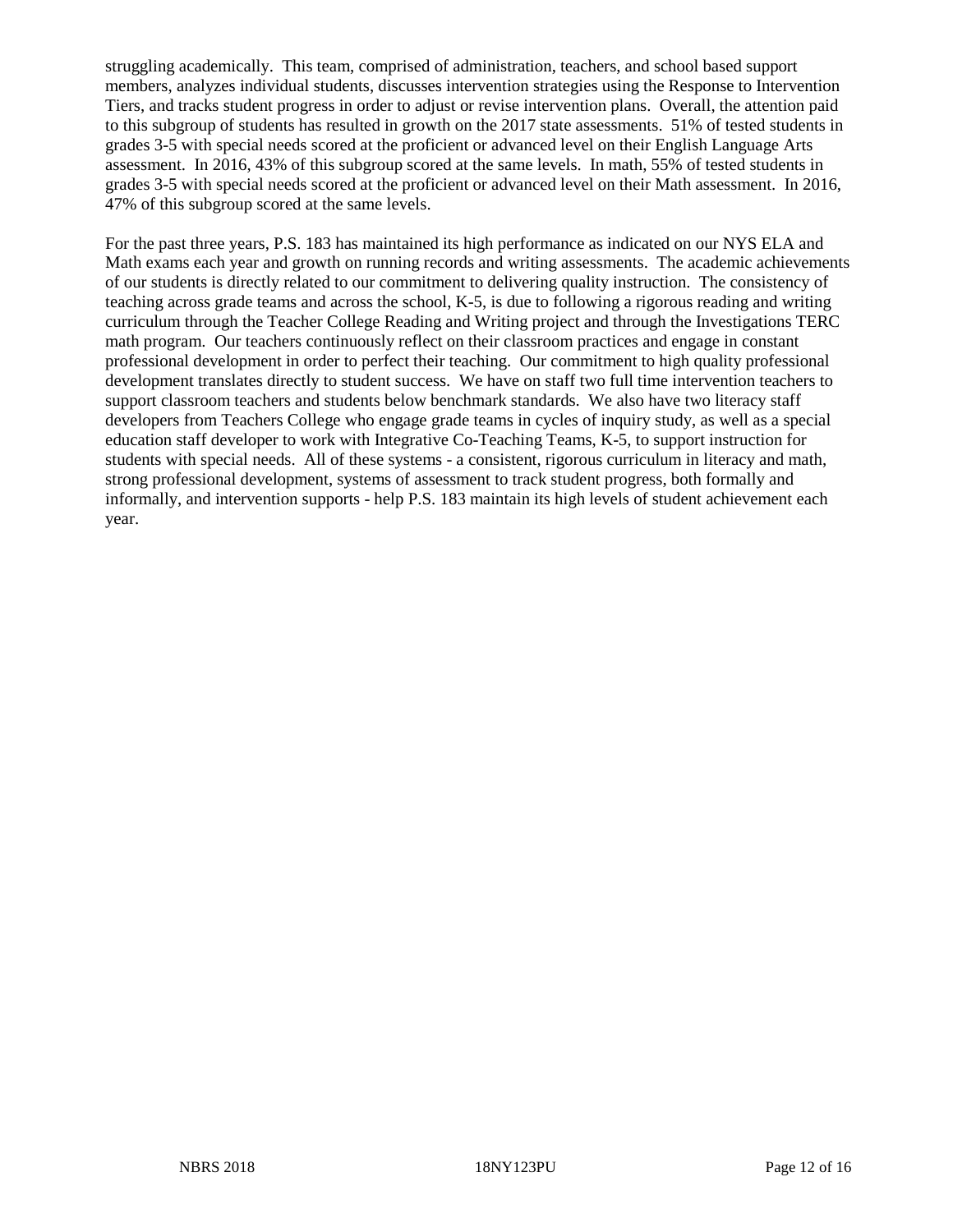# **1. School Climate/Culture:**

"Take Care of Each Other," our school's motto, is celebrated and reinforced throughout the building each day. The motto is not just plastered on a magnet or our website; it is the foundation that guides daily interactions. Teachers and administrators use the motto to lead students to reflect on behavior and discover ways to help others. We constantly remind students of their role within the community. Our various Books of the Month for grades K-5 highlight themes of acceptance, responsibility, respect, and friendship core values we aim to develop in all our students. Time is given to staff for professional development on social emotional topics, and this year, we are sending a team for the Yale RULER training on building emotional intelligence in students. To communicate with families, teachers send home weekly newsletters, informing parents of upcoming classroom topics and ways to offer support at home. Administration sends home school-wide monthly letters laying out the vision and goals for the school. In addition, school-wide community events are planned throughout the year, allowing families the opportunity to come together as a school. Every year in May, our school celebrates "International Day" a rich tradition at 183 that spotlights the over 40 languages and cultures represented in our school. This event includes in-school celebrations, evening classroom activities, and culminates with a family pot-luck dinner.

As much as we nurture high expectations in terms of social emotional interactions, we also communicate high academic expectations. Our curriculum teaches students how to set and track progress towards academic goals in reading, writing, and math. Students can speak to the goals they have turned into habits and current goals they are working on. In addition, monthly PTA meetings center around academic talks (this year we've spoken to parents about our math curriculum) and additional guest speakers to support parents and parenting.

Teachers strongly feel the school culture creates a supportive professional environment. According to the 2016-2017 New York City School Survey, 90% of teachers agreed that "As much as we nurture high expectations in terms of social emotional interactions, we also communicate high academic expectations." On the same survey, 90% of teachers said they would recommend their school to other teachers as a place to work, compared to only 81% city wide. Administration involves teachers in key decision making around professional development - giving teachers leadership opportunities to plan and implement cycles of study around key initiatives such as word study programs and math problem solving strategies. Administration checks in with teachers three times a year to discuss individual professional goals and future instructional growth. Teachers are observed regularly, both formally and informally, receiving feedback on improving instructional practices.

### **2. Engaging Families and Community:**

At PS 183 we value our strong relationship with parents and the community. We know the positive impact of family engagement on student success, and strive to sustain and build upon this partnership. In our 2016-17 New York City School Survey, 94% of parents said school staff regularly communicates with them about how they can help their child learn. Teachers invite parents into classrooms on a monthly basis for math mornings, publishing parties, and other events where they see their children's work, deepen understanding of the curriculum and learn strategies to provide support at home.

We set aside four evenings in the school year for parents to learn about the curriculum. In September, every classroom hosts a curriculum night where teachers explain their routines and academic expectations for the upcoming year. In May, we host another night where classrooms celebrate a key curricular study that year. In November and March, parents are invited to parent-teacher conferences where they can discuss academic and emotional growth with their child's teacher. In addition, teachers reserve one hour every Tuesday to meet with parents.

To support parent leadership at our school, parent members serve on our PTA and School Leadership Team (SLT). The PTA hosts community-wide events such as Back to School party, Ice Skating Night, and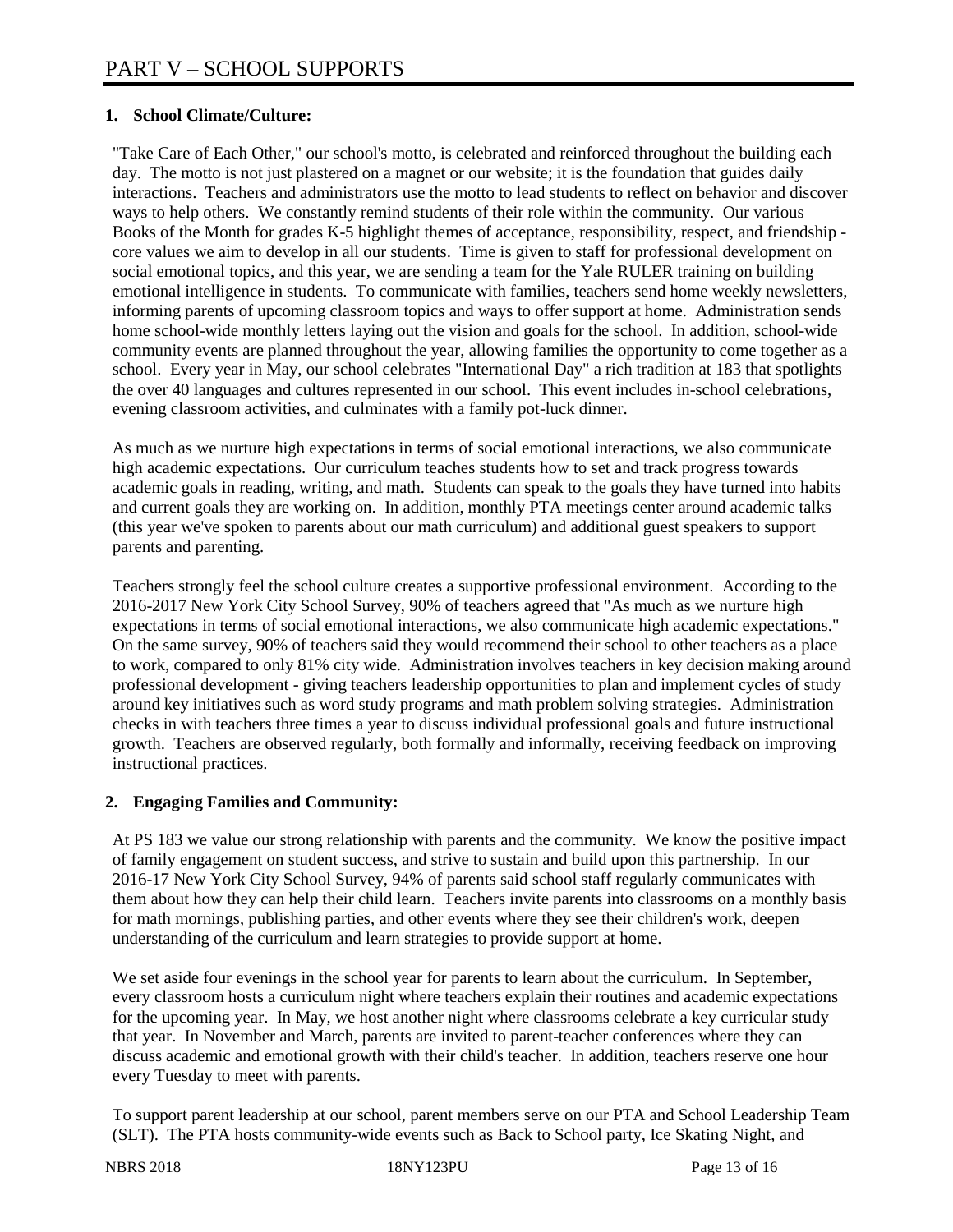Movie Night. Our PTA's Social Action Committee pairs grade teams with local and national non-profit organizations. Students learn about the organization and take action to support it. For example, Pre-K and Kindergarten partners with Project Cicero, collecting and donating books to students in need. Our Physical Education teacher organizes a run with the Ronald McDonald House to support sick children. The PTA hosts meetings for parents on topics such as reducing test anxiety and helping children navigate technology safely. Parents who serve on the School Leadership team work with local politicians to secure outside funding for key initiatives, such as our new science lab.

We leverage community resources to enrich our curriculum with monthly visits to the local branch of the New York Public Library and by sponsoring, along with our city council member, the Upper East Side Sotheby's student art show. All neighboring high schools, middle schools and elementary schools are invited to highlight student art from their art programs. It is attended by elected officials, families, and community members. We are committed to contributing to this urban community and seek to instill responsible citizenship in all our students.

### **3. Professional Development:**

Teachers at PS 183 participate in a continual cycle of growth, constantly building upon and improving pedagogy so students can achieve at their highest potential. We utilize internal coaches, external coaches, and each other for professional development opportunities that ensure our instructional programs support student learning and school improvement. Our professional development is linked to assessment and student work.

Our full-time math coach and part time literacy coach, along with administration, are responsible with the implementation of curriculum school-wide. They meet with grade level teams weekly and individual teachers once per cycle. Coaches meet with administration on a regular basis to ensure that instruction is consistent K-5. Our coaches help staff look at student work, norm data, and create rubrics. Together the coaches and staff reflect on student performance, creating strategies to differentiate instruction based on individual student needs.

In addition, administration maintains a partnership with Teachers College Reading and Writing Project (TC) to assist teachers in the use of our literacy curriculum. These coaches use our classrooms as "lab sites" to demonstrate new instructional techniques. Following a lab site observation, teachers discuss what they learned and create plans on how to implement techniques in their own classroom. Our TC coaches ensure curriculum and instruction is consistent across grade teams and that teachers utilize effective literacy strategies for supporting student growth. We follow this lab site model to meet the needs of our student subgroups, such as targeted professional development for Integrated Co-Teaching teams or math lab sites for teachers of our students performing in the lowest third.

Some of the most impactful forms of professional development come from our colleagues. We know firsthand the power of peer-to-peer learning, and thus invite them to engage peers in inquiry studies. Teacherled inquiry groups meet during our after-school Monday professional development time and explore topics such as oral language rehearsal, data-driven instruction, and the mathematical mindset. Using the inquiry process, groups pose a question of interest, try out a practice in their classroom, collect data, and bring the data back to the group. Each group studies best practices and shares their collective knowledge with the larger staff.

Administrators are active participants in professional development. They attend meetings with staff coaches and TC developers, and are members of various inquiry groups. Administration empower teachers to take ownership over their professional growth and conduct targeted classroom visits where they can observe how teachers implement their learning. Engaging in thoughtful, teacher driven professional development, grounded in student work ensures students achieve their highest potential.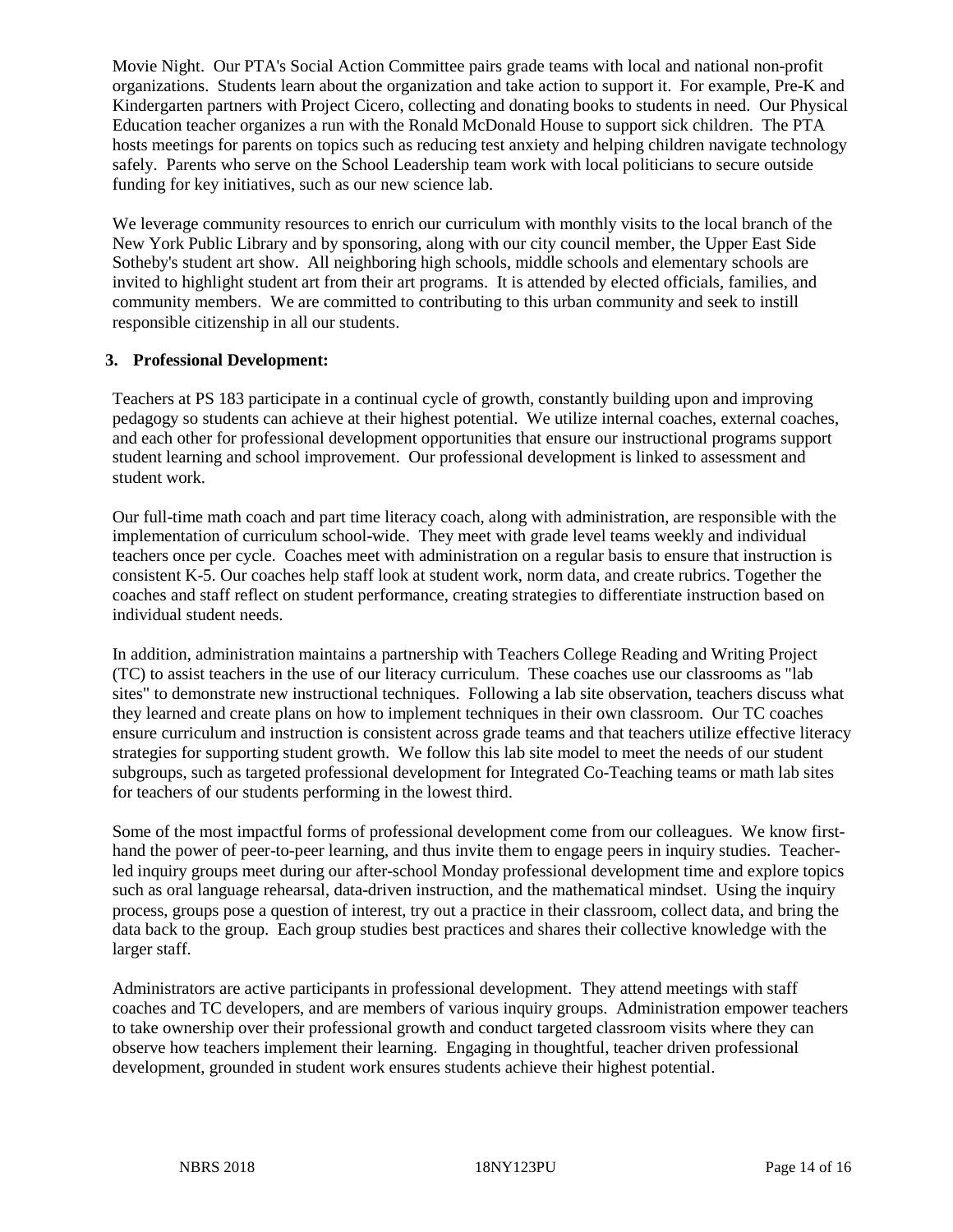## **4. School Leadership:**

The administration, principal and assistant principal, at P.S. 183 lead from the understanding that the success of a school lies in the involvement of the community. Key decisions are made with essential stakeholders - parents, teachers, and students. The voice of the community helps guide the administration in maintaining the success of our school and our ability to carry out our vision. Administrators see their role as facilitators, creating space for staff to lead, parents to offer their voices, and students to be active in the school community.

Staff members play an integral role in the professional development of the school. The administration ensures that staff members assume leadership roles in the school, offering their professional expertise to lead inquiry studies, design workshops for their colleagues, work with administration to hire all new staff members, and mentor new teachers. This year, the principal sent three teachers to join the district's Teacher Leadership Program, helping them strengthen their ability to lead professional development in the school. The administration recognizes the immense leadership talent within the staff and works to nurture this for the school's continued success.

Our School Leadership Team (SLT), made up of teachers and parents, meets monthly with administration. The SLT works with the principal to write proposals for capital improvement (such as a \$600,000 reward to renovate our Science Lab), plan community events such as our International Day festivities, study important school topics such as homework, and work with administration to carry out the school vision. The Parent Teacher Association (PTA) is an active body in the school, planning community building events - potluck dinners, Ice Skating Night, a block party - and working alongside the administration to support the school as needed. The PTA raises additional funds for the school, which supplement professional development, hire teaching assistants to support students in the lower grades, and provide enrichment for our students during the school day, such as the National Dance Institute. Both the SLT and the PTA are integral to sustaining a strong family and school connection. Their constant interaction with administration allows for the successful implementation of all these programs.

Students have an important role to play at P.S. 183. Our peer-elected student council, composed of 4th and 5th graders, lead prospective parents on school tours, write and read weekly announcements, and serve as role models for younger students. Currently, they are working on a Kindness Campaign for the spring months. Our school's Green Team ensures that students recycle properly and educates the younger grades on how to separate their lunch waste in the cafeteria.

Administration at P.S. 183 believes in distributive leadership between parents, staff and students. Administration sustains the vision of our school by sharing responsibility to ensure a quality education for students and a warm supportive community.